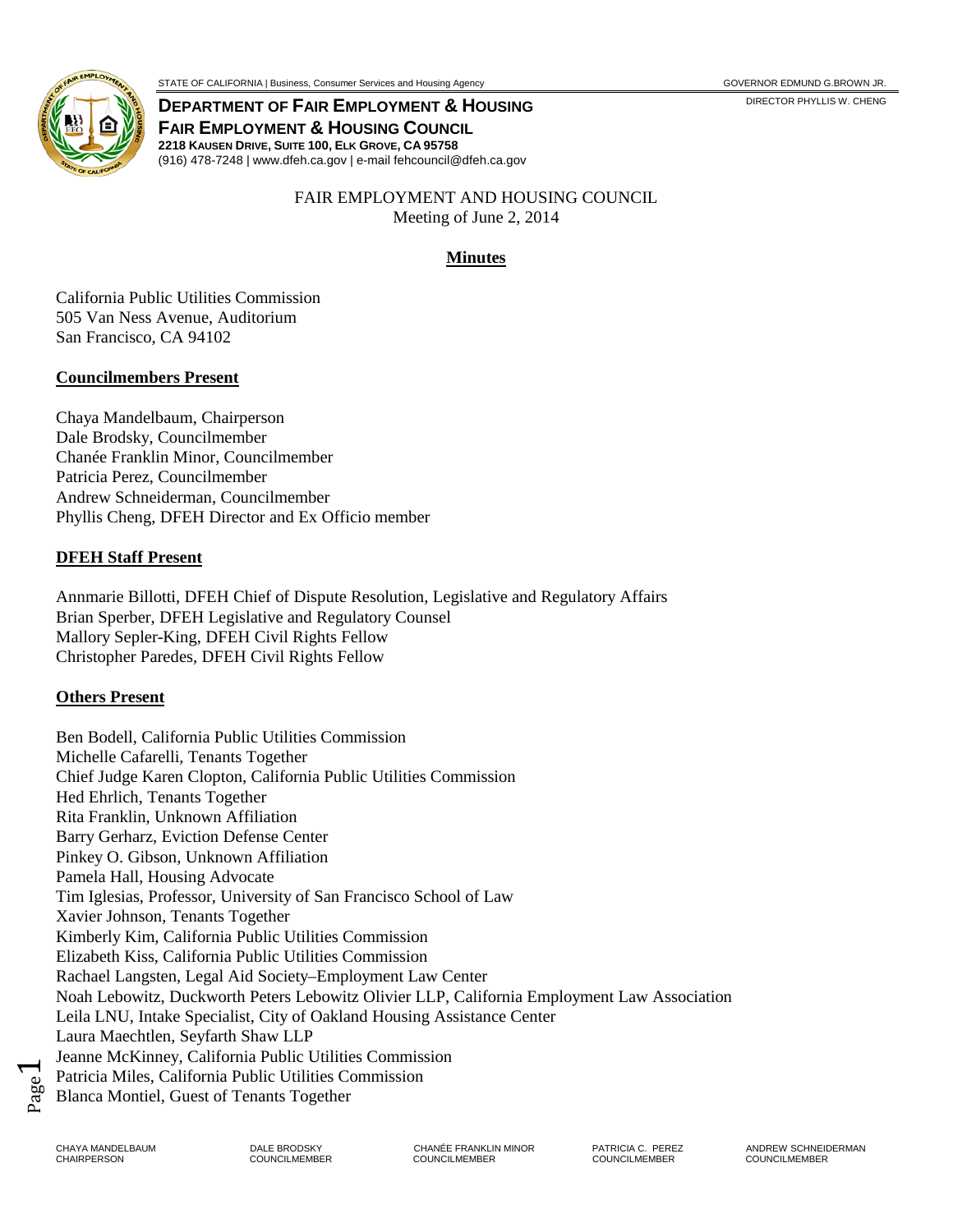Tammy Moon, Court Reporter Christyn Richardson, California Public Utilities Commission Kelly Richardson, Richardson Harman Ober PC Allie Sevy, University of California, Berkeley Jay Sherman, Law Offices of Jay Sherman APC Monali Sheth, Equal Rights Advocates Leah Simon-Weisberg, Legal Director, Tenants Together Green Son, California Public Utilities Commission Jonathan Szhup-Valdez, California Public Utilities Commission Levwam Tesfai, California Public Utilities Commission Pat Tsen, California Public Utilities Commission Ryan Wheeler, Brancart & Brancart

# **I. Call to Order and Roll Call**

Chair Mandelbaum called the meeting to order. Ms. Sepler-King conducted roll call.

## **II. Welcome and Introduction of Guests**

Chair Mandelbaum introduced guest speaker Karen Clopton, Interim General Counsel and Chief Administrative Law Judge of the California Public Utilities Commission. Kelly Richardson, Jay Sherman and Tim Iglesias introduced themselves.

### **III. Review of the Minutes**

Chair Mandelbaum reviewed and the Council unanimously approved the below minutes.

[Attachment A: Minutes from the April 7, 2014 Meeting of the Fair Employment and Housing Council](https://cms.portal.ca.gov/dfeh/res/docs/Council/6-2-14/Attachment%20A%20Minutes%20of%204-7-14%20FINAL.pdf)

## **IV. Councilmember Reports**

Councilmember Perez co-presented a DFEH webinar on sexual harassment prevention with Senior Staff Counsel Phoebe Liu to over 700 participants on April 16, 2014.

Chair Mandelbaum, Councilmember Brodsky and Director Cheng co-presented a Northern California Employment Round Table seminar/webinar on proposed amendments to the California Family Rights Act Regulations in Walnut Creek on May 2, 2014.

The Board of Trustees of the State Bar of California appointed Chair Mandelbaum to the Executive Committee of the Labor and Employment Law Section.

### **V. Department of Fair Employment and Housing Report**

Director Cheng gave an update on the Department's \$8.73 million nationwide [consent decree](http://www.dfeh.ca.gov/res/docs/LSAC/LSAC%20OrderConsentDecree.pdf) and [permanent injunction](http://www.dfeh.ca.gov/res/docs/LSAC/LSAC%20OrderandPermanentInjunction.pdf) in *[Department of Fair Employment and Housing v. Law School Admission Council](http://www.dfeh.ca.gov/res/docs/LSAC/Third%20Amended%20LSAC%20Group%20and%20Class%20Relief%20Complaint.pdf)* (N.D.Cal. CV 12-1830-EMC 5/29/14) on an Americans with Disabilities Act and Unruh Civil Rights Act systemic investigation and prosecution.

## **VI. Legislative Update**

Ms. Billotti reviewed pending bills of interest.

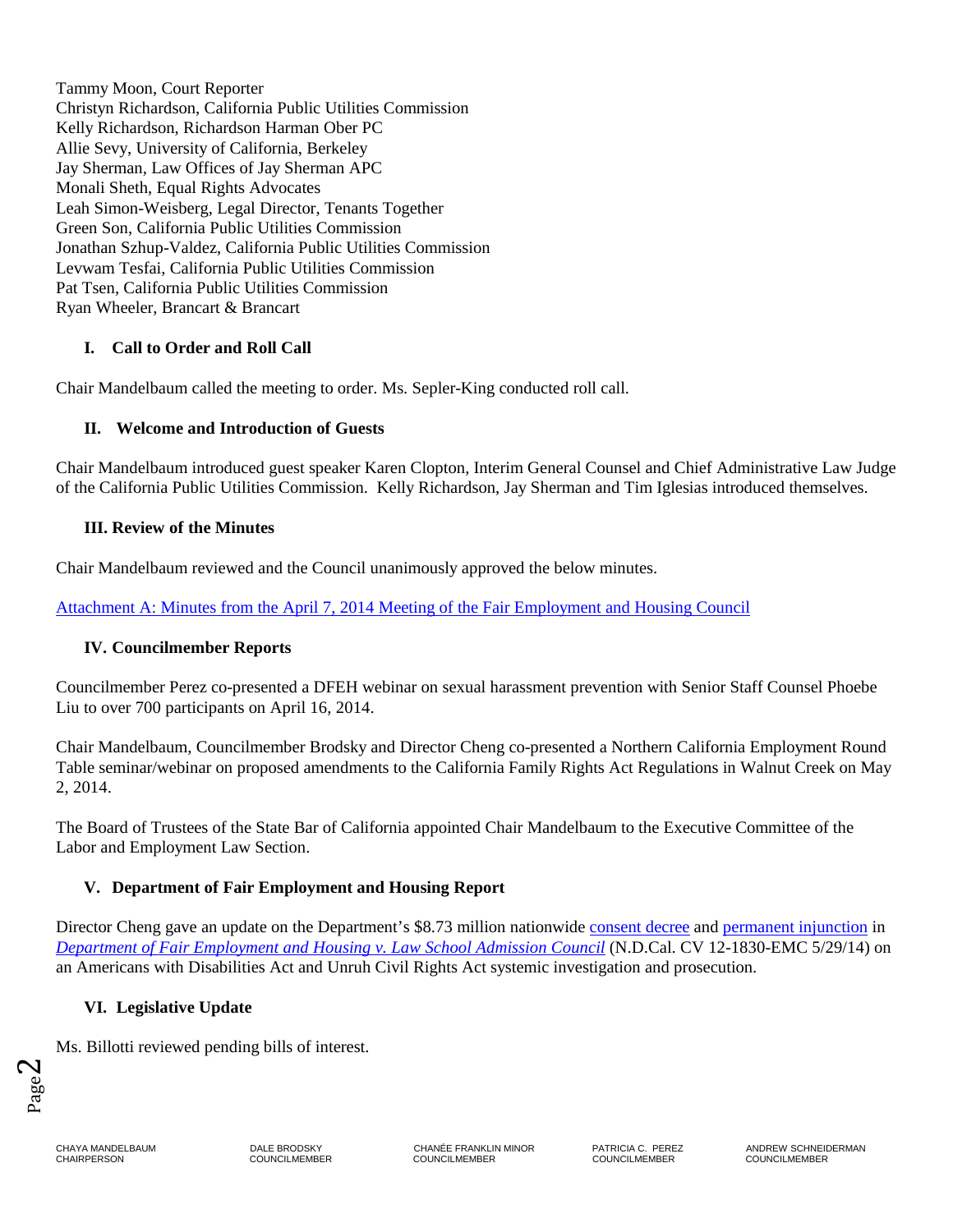VII. Guest Speaker<br>
Karen Clopton, Interim Genera<br>
Commission, and Vice Chair o<br>
about the CPUC's work on div<br>
The Council unanimously vote<br>
Stakeholder Forum and commi<br>
VIII. Report of the Fai<br>
Councilmembers Dale Brodsky Karen Clopton, Interim General Counsel and Chief Administrative Law Judge of the California Public Utilities Commission, and Vice Chair of the State Bar Council on Access and Fairness, provided remarks. Judge Clopton spoke about the CPUC's work on diversity in contracting and the COAF's diversity law school pipeline program.

The Council unanimously voted to partner with COAF on its Diversity Awards Reception at the 2014 State Bar Stakeholder Forum and committed to assisting COAF on other access and fairness initiatives.

## **VIII. Report of the Fair Employment and Housing Act Regulations Subcommittee**

Councilmembers Dale Brodsky and Patricia Perez reported on the progress of the FEHA Regulations Subcommittee.

## **IX. Report of the Housing Regulations Subcommittee**

Councilmembers Andrew Schneiderman and Chanée Franklin Minor reported on the progress of the Housing Regulations Subcommittee. Professor Iglesias provided public comment regarding residential occupancy standards.

### **X. Report of the Education and Outreach Subcommittee**

Councilmember Patricia Perez and Chair Chaya Mandelbaum reported on the progress of the Education and Outreach Subcommittee.

### **Lunch Break**

The Council adjourned for lunch at 11:15 a.m. and reconvened at 1:09 p.m.

## **XI. Update on Proposed Amendments to the California Family Rights Act Regulations**

A. Introduction

Chair Chaya Mandelbaum and Councilmember Dale Brodsky provided an overview of the Proposed Amendments to the California Family Rights Act Regulations described in the attachments below.

[Attachment B: Notice of Proposed Rulemaking](http://www.dfeh.ca.gov/res/docs/Council/4-7-14%20Meeting/Attachment%20B%20-%20CFRA%20Rulemaking%20Notice%20final.pdf) [Attachment C: Initial Statement of Reasons](http://www.dfeh.ca.gov/res/docs/Council/4-7-14%20Meeting/Attachment%20C%20-%20CFRA%20Initial%20Statement%20of%20Reasons%20final.pdf) [Attachment D: Text of Proposed Amendments to the California Family Rights Act Regulations](http://www.dfeh.ca.gov/res/docs/Council/4-7-14%20Meeting/Attachment%20D%20-%20Text%20of%20Proposed%20Amendments%20to%20CFRA%20Regulations%20final.pdf)

B. Public Comment

The Council heard public comment on the proposed CFRA regulations from the following persons:

- Rachael Langston, Legal Aid Society-Employment Law Center.
- Jay Sherman, Law Offices of Jay Sherman, APC.
- Laura Maechtlen, Seyfarth Shaw LLP.
- Noah Lebowitz, Duckworth Peters Lebowitz Olivier LLP, for the California Employment Law Association.

## **XII. Upcoming Meetings**

Chair Mandelbaum announced the upcoming Council meetings:

 $P_{\text{age}}$ <sup>3</sup>